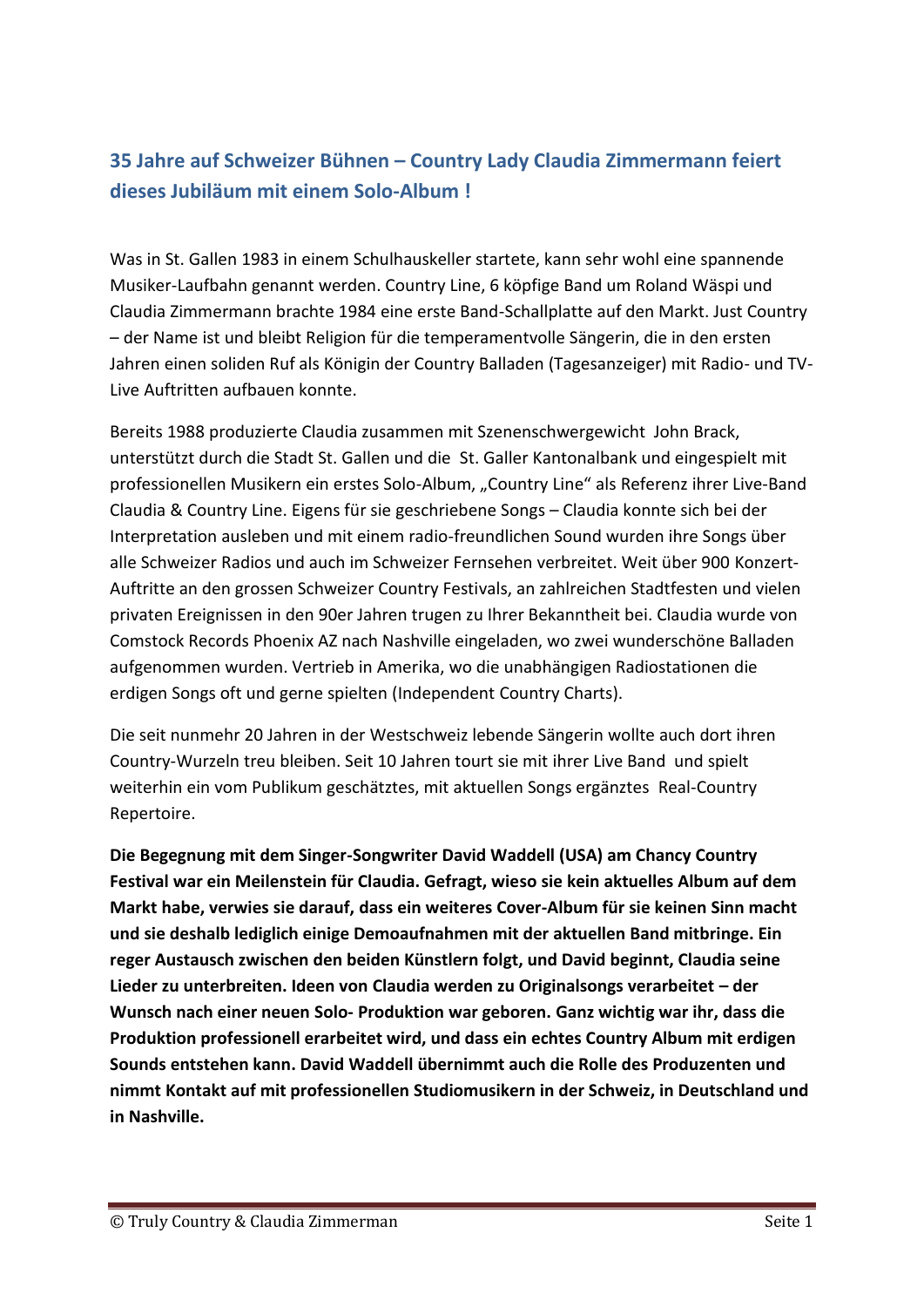Auch heute, nach all den Jahren auf Country Bühnen, noch kein bisschen leise, überzeugend mit ihren emotionellen Balladen und mitreissend in ihrer Bühnenpräsenz, darf dieses Album getrost als Anfang eines Aufbruchs in neue Weiten angesehen werden. Warum eine Solo-Produktion ? Die Zusammenarbeit mit einem professionellen und weltweit anerkannten Produzenten zeigte Claudia, dass sie mit ihrem Herzblut an echter Country Music hängt. Sie wollte ihre Wünsche vollumfänglich einbringen. Kein neues Nashville-Popsound-Album sollte entstehen, sondern ein aufgestelltes, fröhliches, fast akustisches Country Songbook mit Einflüssen von Ameriana, Folk, Bluegrass. Eine wundervolle Reise durch die Weiten des bodenständigen Westens ist entstanden mit genau dem Sound, der Claudias Stimme so richtig zum Glänzen bringt. Und als Kirsche auf dem servierten Jubiläumskuchen darf man sich zudem auf drei Duette mit Outlaw David Waddell freuen.

o0o

## **35 years on Swiss stages - Country Lady Claudia Zimmermann celebrates this anniversary with a solo album!**

What started in St. Gallen in 1983 in a school-house cellar can very well be called an exciting career of a musician. Country Line, a six-member band led by Roland Wäspi and Claudia Zimmermann, released a first volume record in 1984. "Just Country"- the name is, and remains, a religion for the spirited singer, who built up a solid reputation in the early years as the queen of Country Ballads with radio and TV live performances.

As early as 1988, Claudia produced together with heavyweight John Brack, supported by the city of St. Gallen and the St. Galler Kantonalbank and recorded with professional musicians a first solo album, "Country Line" as a reference of their live band Claudia & Country Line. Specially written for her songs - Claudia was able to live with the interpretation and with a radio-friendly sound their songs were distributed on all Swiss radios and on Swiss television. Well over 900 concert appearances at the major Swiss Country Festivals, at numerous city festivals and many private events in the 90s contributed to their fame. Claudia was invited by Comstock Records Phoenix AZ to Nashville, where two beautiful ballads were recorded. Distribution in America, where the independent radio stations often play the earthy songs (Independent Country Charts).

The singer, who has lived in western Switzerland for 20 years now, also wanted to stay true to her country roots. She has been touring with her live band for 10 years and continues to play a highly valued real-country repertoire, acclaimed by the audience and complemented with current songs.

**The encounter with singer-songwriter David Waddell (USA) at the Chancy Country Festival was a milestone for Claudia. Asked why she did not have a current album on the market, she pointed out that another cover album made no sense to her, so she only brought a few demo recordings with the current band. A lively exchange between the two artists follows, and David began to submit his songs to Claudia. Brainstorming sessions with Claudia were processed into original songs and the desire for a new solo production was born. Very important to her was that the production was professionally developed, and that a real country album with earthy sounds could emerge. David**